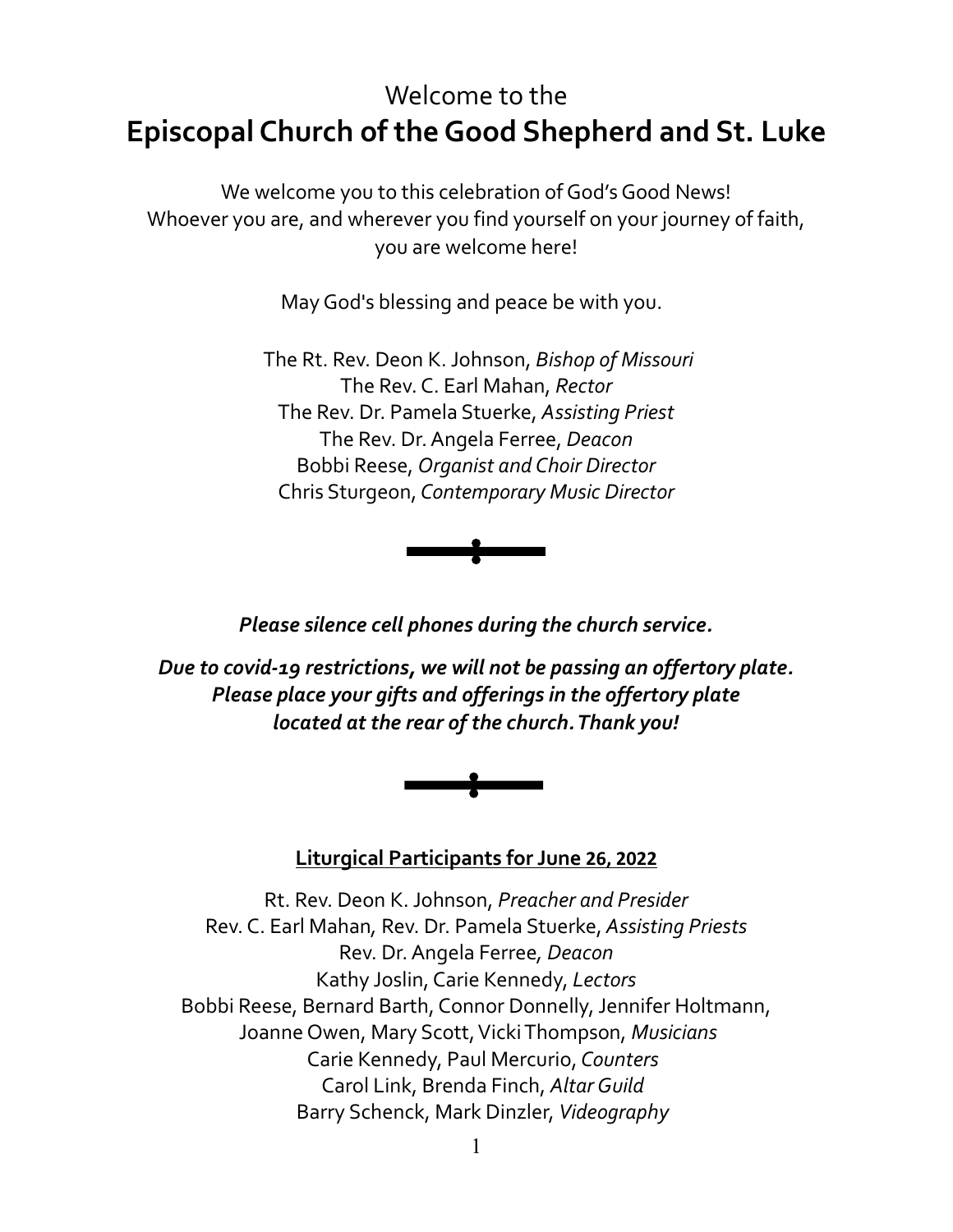# ORDER OF WORSHIP **THE THIRD SUNDAY AFTER PENTECOST** HOLY EUCHARIST

#### **Welcome and Announcements**

**Prelude** 

*Please stand at the ringing of the bell.*

| <b>Processional Hymn</b> | Christ is made the sure foundation | Hymn 518 |
|--------------------------|------------------------------------|----------|
|--------------------------|------------------------------------|----------|

#### **OPENING ACCLAMATION**

| Presider | Blessed be God: Father, Son, and Holy Spirit.       |
|----------|-----------------------------------------------------|
| People   | And blessed be his kingdom, now and for ever. Amen. |
| Presider | There is one Body and one Spirit;                   |
| People   | There is one hope in God's call to us;              |
| Presider | One Lord, one Faith, one Baptism;                   |
| People   | One God and Father of all.                          |

*Presider* God is with you. *People And also with you. Presider* Let us pray.

### **THE OPENING COLLECT**

*Presider* Almighty God, you have built your Church upon the foundation of the apostles and prophets, Jesus Christ himself being the chief cornerstone: Grant us so to be joined together in unity of spirit by their teaching, that we may be made a holy temple acceptable to you; through Jesus Christ our Lord, who lives and reigns with you and the Holy Spirit, one God, for ever and ever. *Amen.*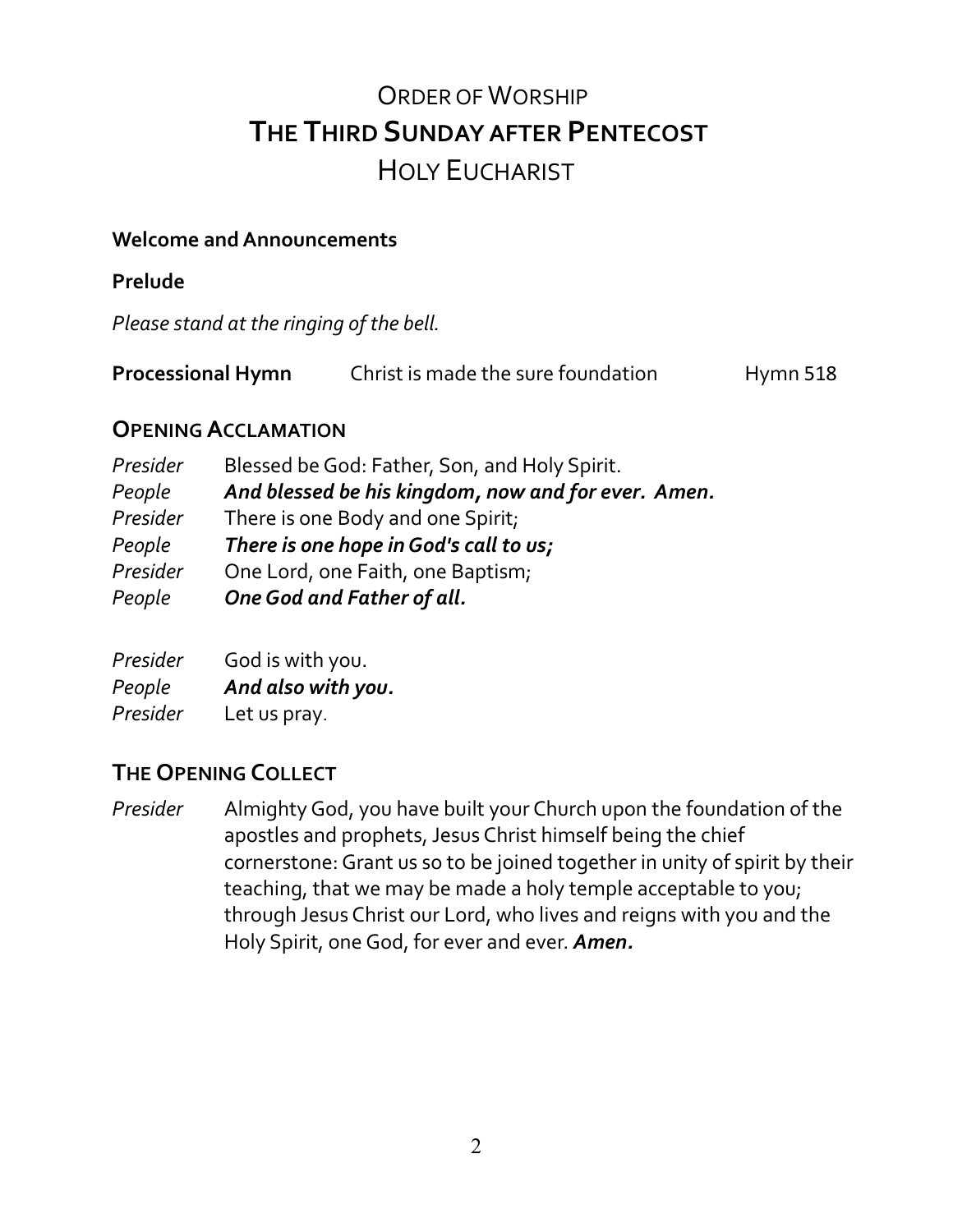# **THE WORD OF GOD**

## **THE FIRST LESSON: 1 Kings 19:15-16,19-21**

The LORD said to Elijah, "Go, return on your way to the wilderness of Damascus; when you arrive, you shall anoint Hazael as king over Aram. Also you shall anoint Jehu son of Nimshi as king over Israel; and you shall anoint Elisha son of Shaphat of Abel-meholah as prophet in your place."

So he set out from there, and found Elisha son of Shaphat, who was plowing. There were twelve yoke of oxen ahead of him, and he was with the twelfth. Elijah passed by him and threw his mantle over him. He left the oxen, ran after Elijah, and said, "Let me kiss my father and my mother, and then I will follow you." Then Elijah said to him, "Go back again; for what have I done to you?" He returned from following him, took the yoke of oxen, and slaughtered them; using the equipment from the oxen, he boiled their flesh, and gave it to the people, and they ate. Then he set out and followed Elijah, and became his servant.

*Reader* Hear what the Spirit is saying to God's People. *People Thanks be to God.*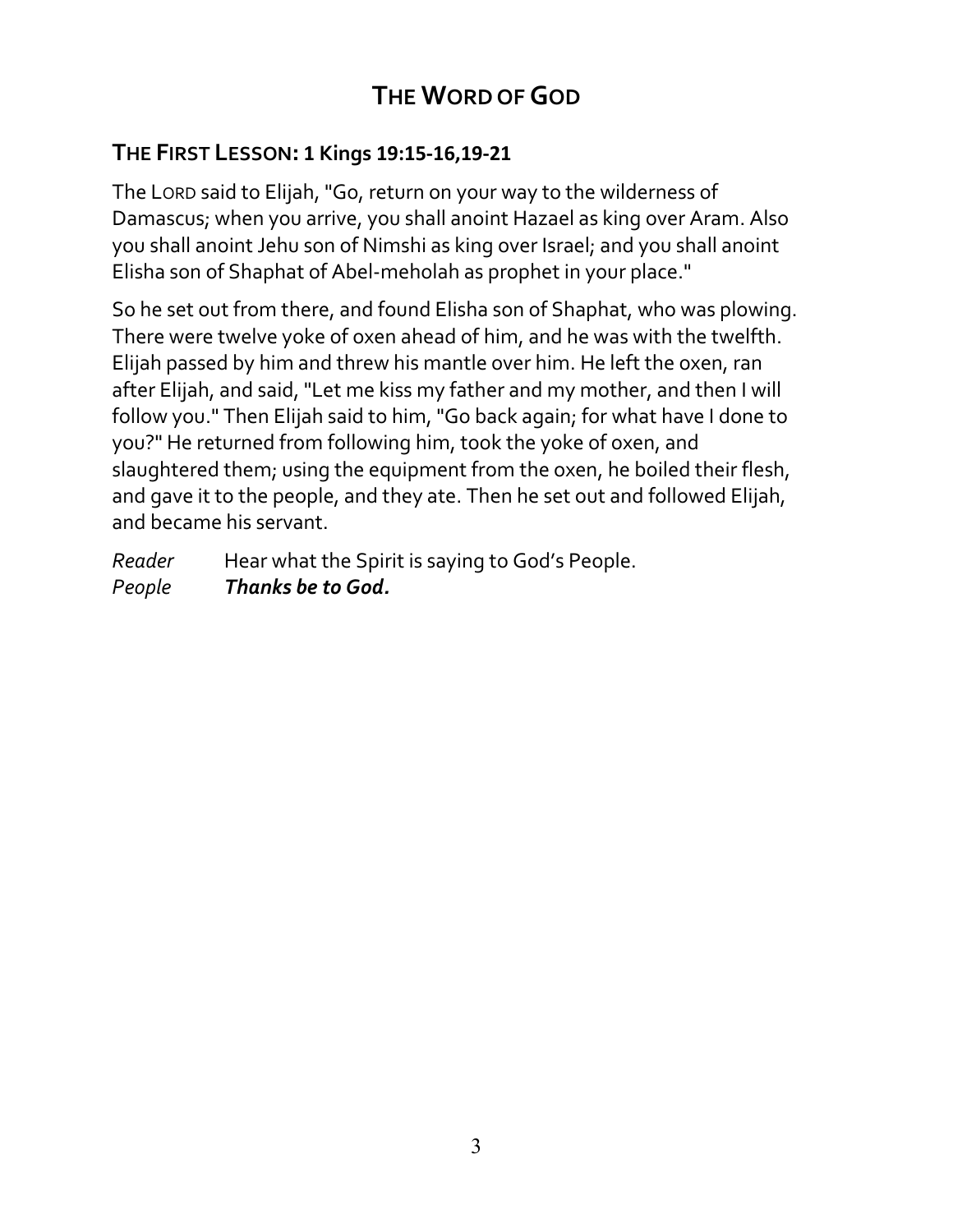Protect me, O God, for I take refuge in you; \* I have said to the LORD, "You are my Lord, my good above all other." All my delight is upon the godly that are in the land, \* upon those who are noble among the people. But those who run after other gods \* shall have their troubles multiplied. Their libations of blood I will not offer, \* nor take the names of their gods upon my lips. O LORD, you are my portion and my cup; \* it is you who uphold my lot. My boundaries enclose a pleasant land; \* indeed, I have a goodly heritage. I will bless the LORD who gives me counsel; \* my heart teaches me, night after night. I have set the LORD always before me; \* because he is at my right hand I shall not fall. My heart, therefore, is glad, and my spirit rejoices; \* my body also shall rest in hope. For you will not abandon me to the grave, \* nor let your holy one see the Pit. You will show me the path of life; \* in your presence there is fullness of joy, and in your right hand are pleasures for evermore.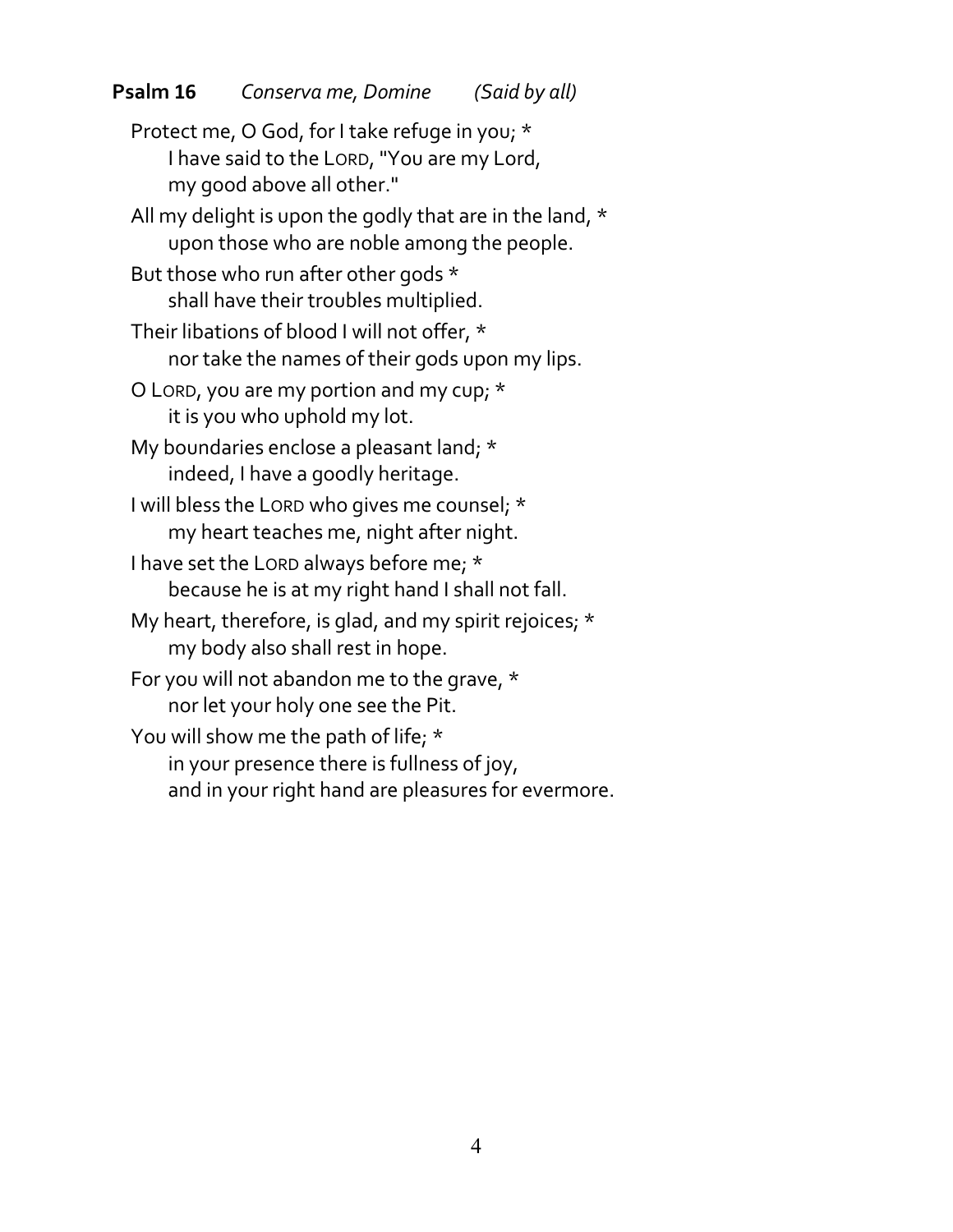# **THE SECOND LESSON:Galatians 5:1,13-25**

For freedom Christ has set us free. Stand firm, therefore, and do not submit again to a yoke of slavery.

For you were called to freedom, brothers and sisters; only do not use your freedom as an opportunity for self-indulgence, but through love become slaves to one another. For the whole law is summed up in a single commandment, "You shall love your neighbor as yourself." If, however, you bite and devour one another, take care that you are not consumed by one another.

Live by the Spirit, I say, and do not gratify the desires of the flesh. For what the flesh desires is opposed to the Spirit, and what the Spirit desires is opposed to the flesh; for these are opposed to each other, to prevent you from doing what you want. But if you are led by the Spirit, you are not subject to the law. Now the works of the flesh are obvious: fornication, impurity, licentiousness, idolatry, sorcery, enmities, strife, jealousy, anger, quarrels, dissensions, factions, envy, drunkenness, carousing, and things like these. I am warning you, as I warned you before: those who do such things will not inherit the kingdom of God.

By contrast, the fruit of the Spirit is love, joy, peace, patience, kindness, generosity, faithfulness, gentleness, and self-control. There is no law against such things. And those who belong to Christ Jesus have crucified the flesh with its passions and desires. If we live by the Spirit, let us also be guided by the Spirit.

*Reader* Hear what the Spirit is saying to God's People. *People Thanks be to God.*

| <b>Sequence Hymn</b> | In your mercy, Lord, you called me | <b>Hymn 706</b> |
|----------------------|------------------------------------|-----------------|
|----------------------|------------------------------------|-----------------|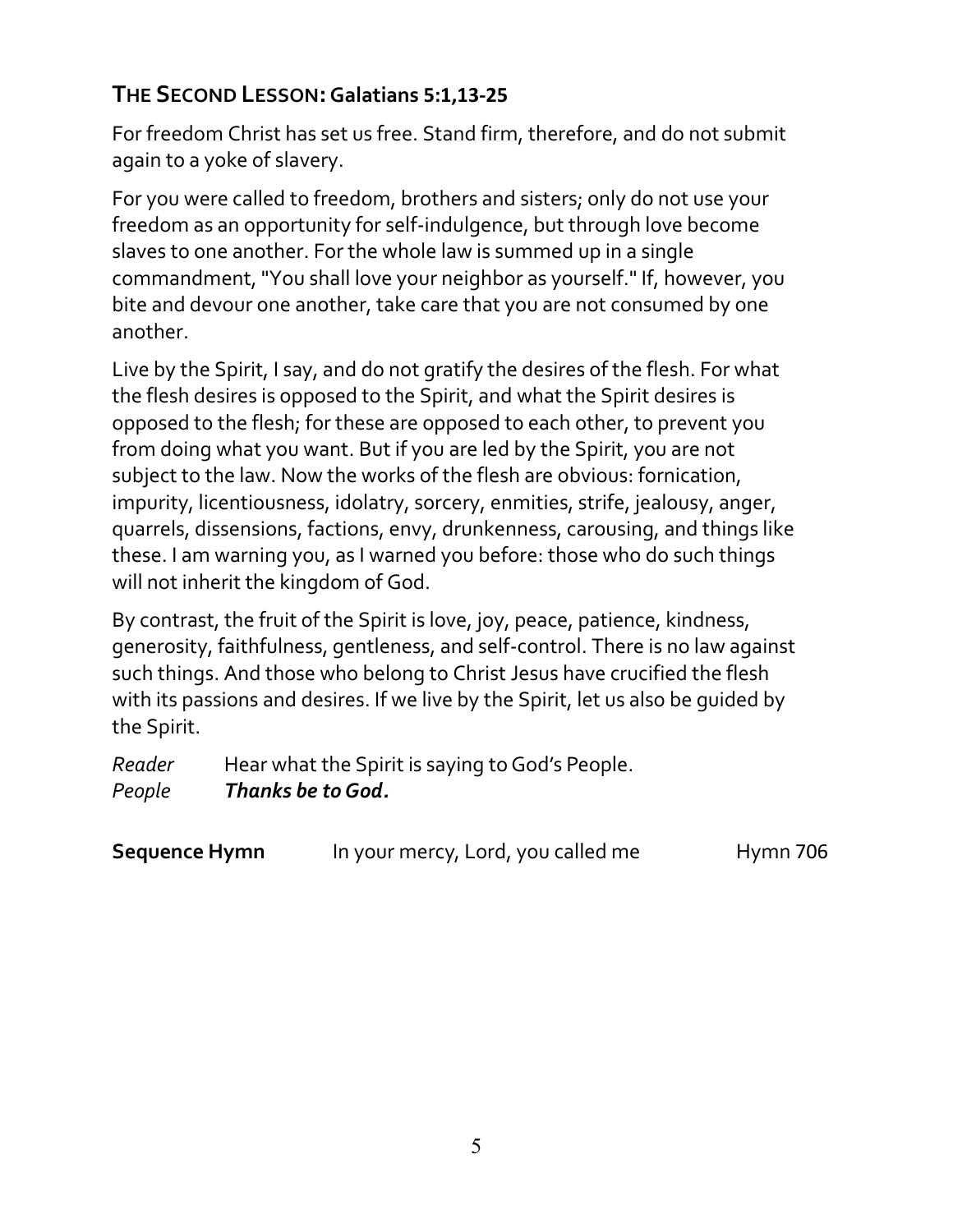# **THE GOSPEL: Luke 9:51-62**

*Deacon* The Holy Gospel of our Savior Jesus Christ according to Luke. *People Glory to you, Lord Christ.*

When the days drew near for Jesus to be taken up, he set his face to go to Jerusalem. And he sent messengers ahead of him. On their way they entered a village of the Samaritans to make ready for him; but they did not receive him, because his face was set toward Jerusalem. When his disciples James and John saw it, they said, "Lord, do you want us to command fire to come down from heaven and consume them?" But he turned and rebuked them. Then they went on to another village.

As they were going along the road, someone said to him, "I will follow you wherever you go." And Jesus said to him, "Foxes have holes, and birds of the air have nests; but the Son of Man has nowhere to lay his head." To another he said, "Follow me." But he said, "Lord, first let me go and bury my father." But Jesus said to him, "Let the dead bury their own dead; but as for you, go and proclaim the kingdom of God." Another said, "I will follow you, Lord; but let me first say farewell to those at my home." Jesus said to him, "No one who puts a hand to the plow and looks back is fit for the kingdom of God."

| Deacon | The Gospel of the Lord.     |
|--------|-----------------------------|
| People | Praise to you, Lord Christ. |

**THE SERMON** The Rt. Rev. Deon K. Johnson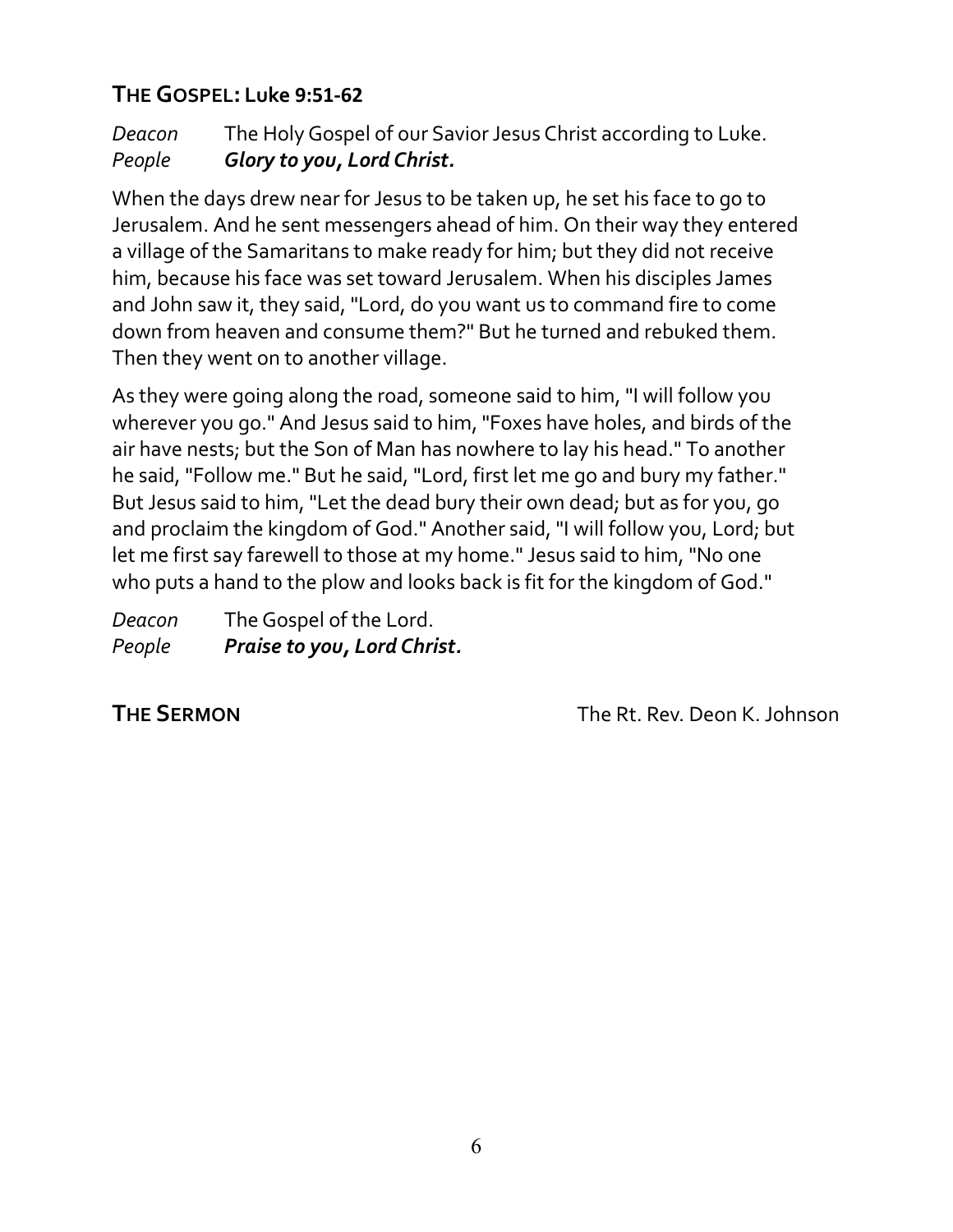# **CONFIRMATION PRESENTATION AND EXAMINATION OF THE CANDIDATES**

| Bishop        | The Candidate will now be presented.                                                                |
|---------------|-----------------------------------------------------------------------------------------------------|
| Presenter     | I present Ellie Burd for Confirmation.                                                              |
| Bishop        | Do you reaffirm your renunciation of evil?                                                          |
| Candidate     | I do.                                                                                               |
| <b>Bishop</b> | Do you renew your commitment to Jesus Christ?                                                       |
| Candidate     | I do, and with God's grace I will follow him as my Savior and Lord.                                 |
| <b>Bishop</b> | Will you who witness these vows do all in your power to support Ellie<br>in her life in Christ?     |
| People        | We will.                                                                                            |
| <b>Bishop</b> | Let us join with Ellie who is committing herself to Christ and renew<br>our own baptismal covenant. |

# **THE BAPTISMAL COVENANT**

*Presider* Do you believe in God the Father? *People I believe in God, the Father almighty, creator of heaven and earth.*

> *the communion of saints, the forgiveness of sins,*

 *and the life everlasting.*

 *the resurrection of the body,*

*Presider* Do you believe in Jesus Christ, the Son of God?

*People I believe in Jesus Christ, his only Son, our Lord. He was conceived by the power of the Holy Spirit and born of the Virgin Mary. He suffered under Pontius Pilate, was crucified, died, and was buried. He descended to the dead. On the third day he rose again. He ascended into heaven, and is seated at the right hand of the Father. He will come again to judge the living and the dead. Presider* Do you believe in God the Holy Spirit? *People I believe in the Holy Spirit, the holy catholic Church,*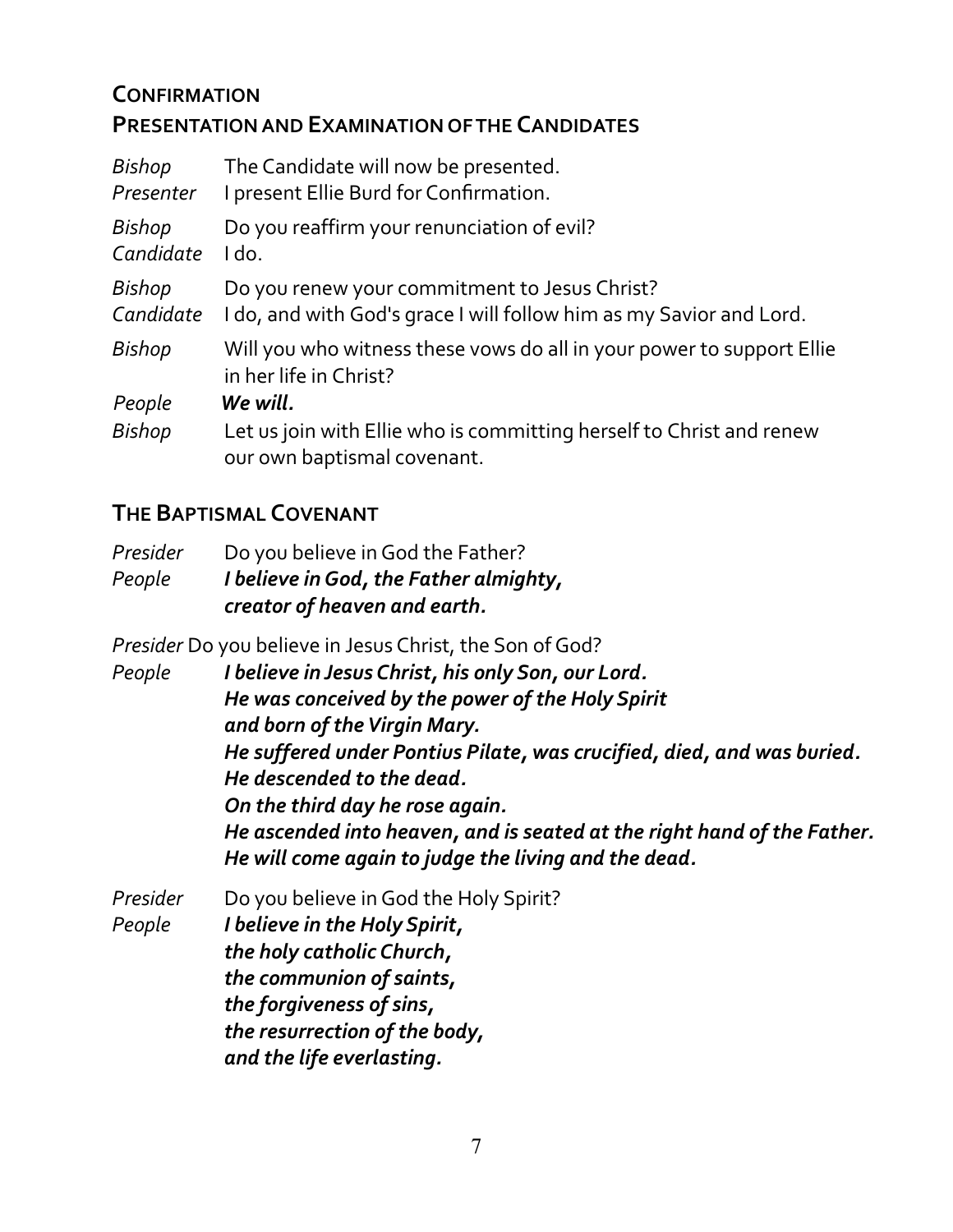| Presider        | Will you continue in the apostles' teaching and fellowship, in the<br>breaking of bread, and in the prayers? |
|-----------------|--------------------------------------------------------------------------------------------------------------|
| People          | I will, with God's help.                                                                                     |
| Presider        | Will you persevere in resisting evil, and, whenever you fall into sin,<br>repent and return to the Lord?     |
| People          | I will, with God's help.                                                                                     |
| Presider        | Will you proclaim by word and example the Good News of God in Christ?                                        |
| People          | I will, with God's help.                                                                                     |
| Presider        | Will you seek and serve Christ in all persons, loving your neighbor as<br>yourself?                          |
| People          | I will, with God's help.                                                                                     |
| Presider<br>the | Will you strive for justice and peace among all people, and respect<br>dignity of every human being?         |
| People          | I will, with God's help.                                                                                     |

#### **PRAYERS FOR THE CANDIDATE**

*Bishop* Let us now pray for Ellie who has renewed her commitment to Christ.

Almighty God, we thank you that by the death and resurrection of your Son Jesus Christ you have overcome sin and brought us to yourself, and that by the sealing of your Holy Spirit you have bound us to your service. Renew in Ellie, your servant, the covenant you have made with her at her Baptism. Send her forth in the power of that Spirit to perform the service you set before her; through Jesus Christ your Son our Lord, who lives and reigns with you and the Holy Spirit, one God, now and for ever. *Amen.*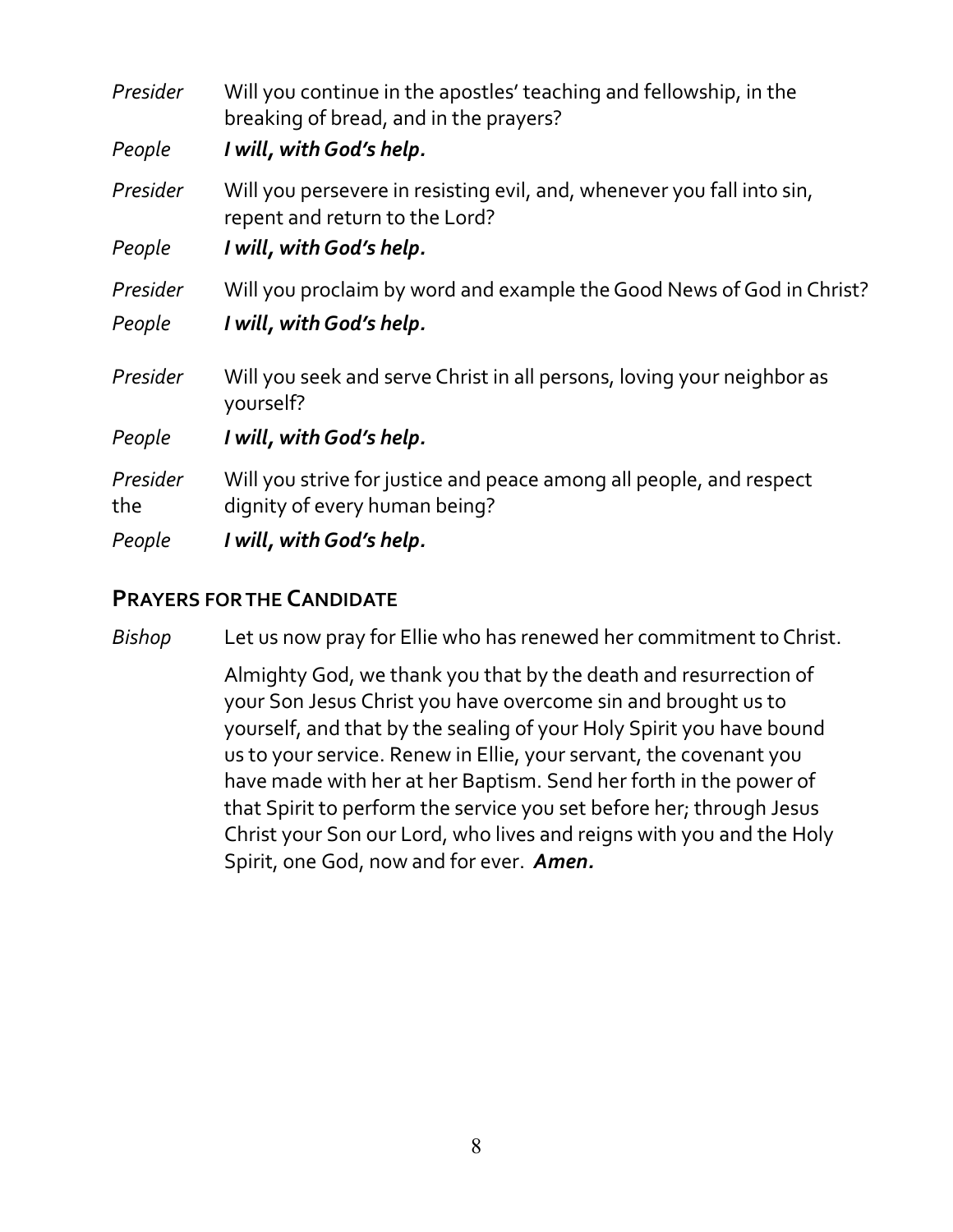#### *The Bishop lays hands upon the Candidate*

*Bishop* Strengthen, O Lord, your servant, Ellie, with your Holy Spirit; empower her for your service; and sustain her all the days of her life. *Amen.*

> Almighty and everlasting God, let your fatherly hand ever be over this your servant; let your Holy Spirit ever be with her; and so lead her in the knowledge and obedience of your Word, that she may serve you in this life, and dwell with you in the life to come; through Jesus Christ our Lord. *Amen.*

### **THE PRAYERS OF THE PEOPLE**

| Leader<br>People | As Elijah cast his mantle over Elisha and summoned him into your<br>service, so grant to us a willingness to follow where you have led the<br>way, and lay upon us a mantle of truth:<br>Your love, O Lord, for ever will I sing.                                                                |
|------------------|--------------------------------------------------------------------------------------------------------------------------------------------------------------------------------------------------------------------------------------------------------------------------------------------------|
| Leader<br>People | For freedom Christ has set us free, not for self-indulgence, but that<br>we might love our neighbor as our very selves. So make us to stand<br>firm that we may no more submit to the yoke of slavery:<br>I am persuaded that your love is established for ever.                                 |
| Leader<br>People | Lead us by your Spirit, and grant us the fruits of discipleship, even<br>love, joy, peace, patience, kindness, generosity, faithfulness,<br>gentleness and self-control; that we who live by the Spirit may be<br>quided by the Spirit:<br>You have set your faithfulness firmly in the heavens. |
| Leader<br>People | Be with the "Requiem or Renaissance" congregations and the St.<br>Luke's / Good Shepherd team, as they discern, with God's help, the<br>trajectory of their parishes' future. Lord, in your mercy,<br>Hear our prayer.                                                                           |
| Leader<br>People | When your Church is subject to enmity while striving for the Gospel,<br>help us never to return hostility in kind, and to find love for those<br>who hate us:<br>Happy are the people who know the festal shout.                                                                                 |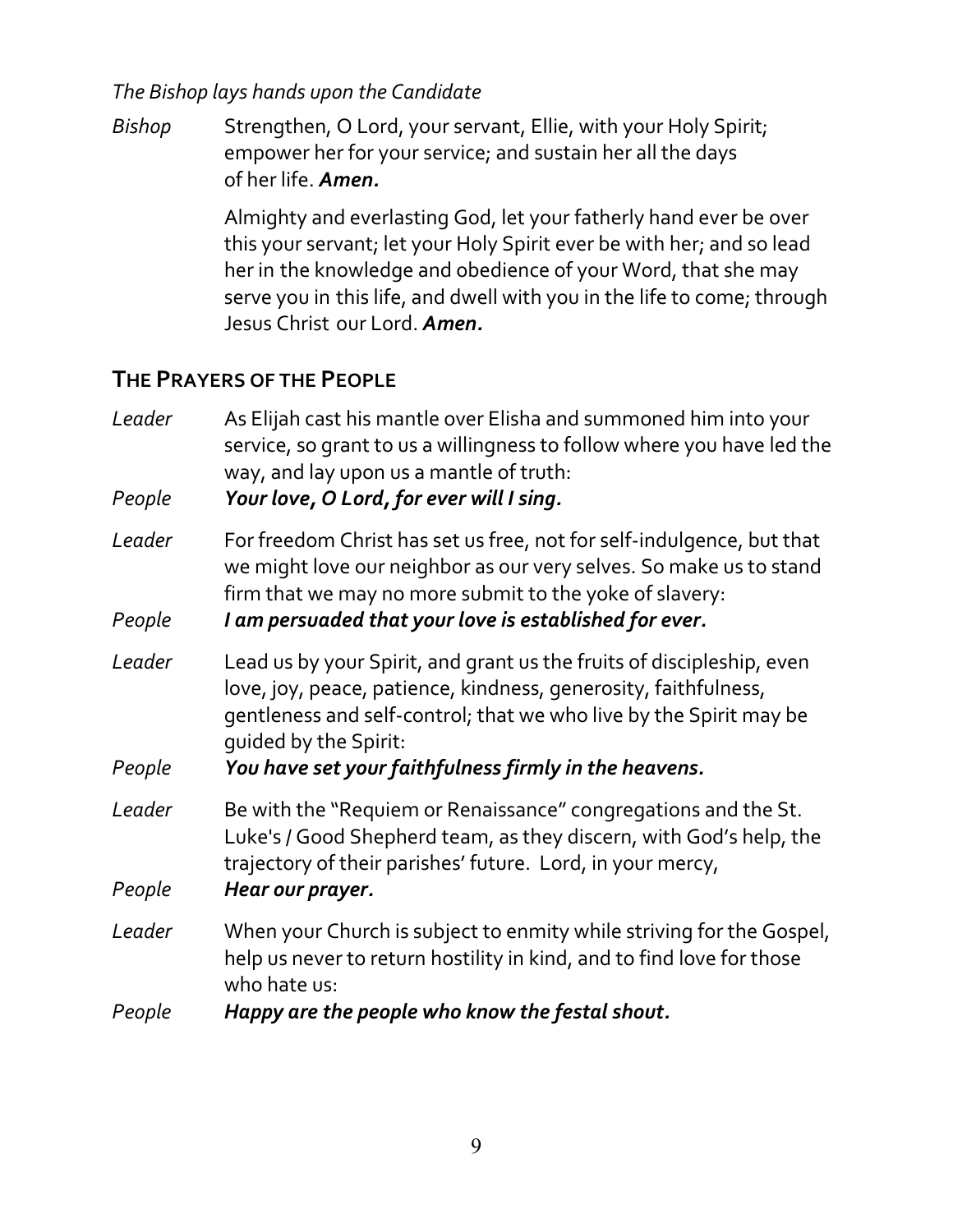*Leader* Gird up our sick, O Lord, and especially those for whom our prayers are now offered, (the people may offer their petitions), that they may be strong in the midst of any adversity, and claim the gifts of the Spirit for their own:

*People You are the glory of our strength.*

*Leader* Teach us not to desire too much creature comforts and material goods, for "foxes have holes, and birds of the air have nests, but the Son of Man has nowhere to lay his head":

*People We walk, O Lord, in the light of your presence.*

*Leader* Fix our gaze on the prize ahead, and give us strength for the tasks before us, for "no one who puts a hand to the plow and looks back is fit for the kingdom of God":

*People We rejoice daily in your Name and sing to you in the night watch!*

# **THE CONFESSION OF SINS**

*Leader* We pray to you also for the forgiveness of our sins. *Silence* 

*All God of all mercy, we confess that we have sinned against you, opposing your will in our lives. We have denied your goodness in each other, in ourselves, and in the world you have created. We repent of the evil that enslaves us, the evil we have done, and the evil done on our behalf. Forgive, restore, and strengthen us through our Savior Jesus Christ, that we may abide in your love and serve only your will. Amen.*

*Presider* Almighty God have mercy on you, forgive you all your sins through the grace of Jesus Christ, strengthen you in all goodness, and by the power of the Holy Spirit keep you in eternal life. *Amen.*

# **THE PEACE**

*All stand.* 

*Presider* The peace of Christ be always with you. *People And also with you.*

*The Ministers and People greet one another with the Peace of God.*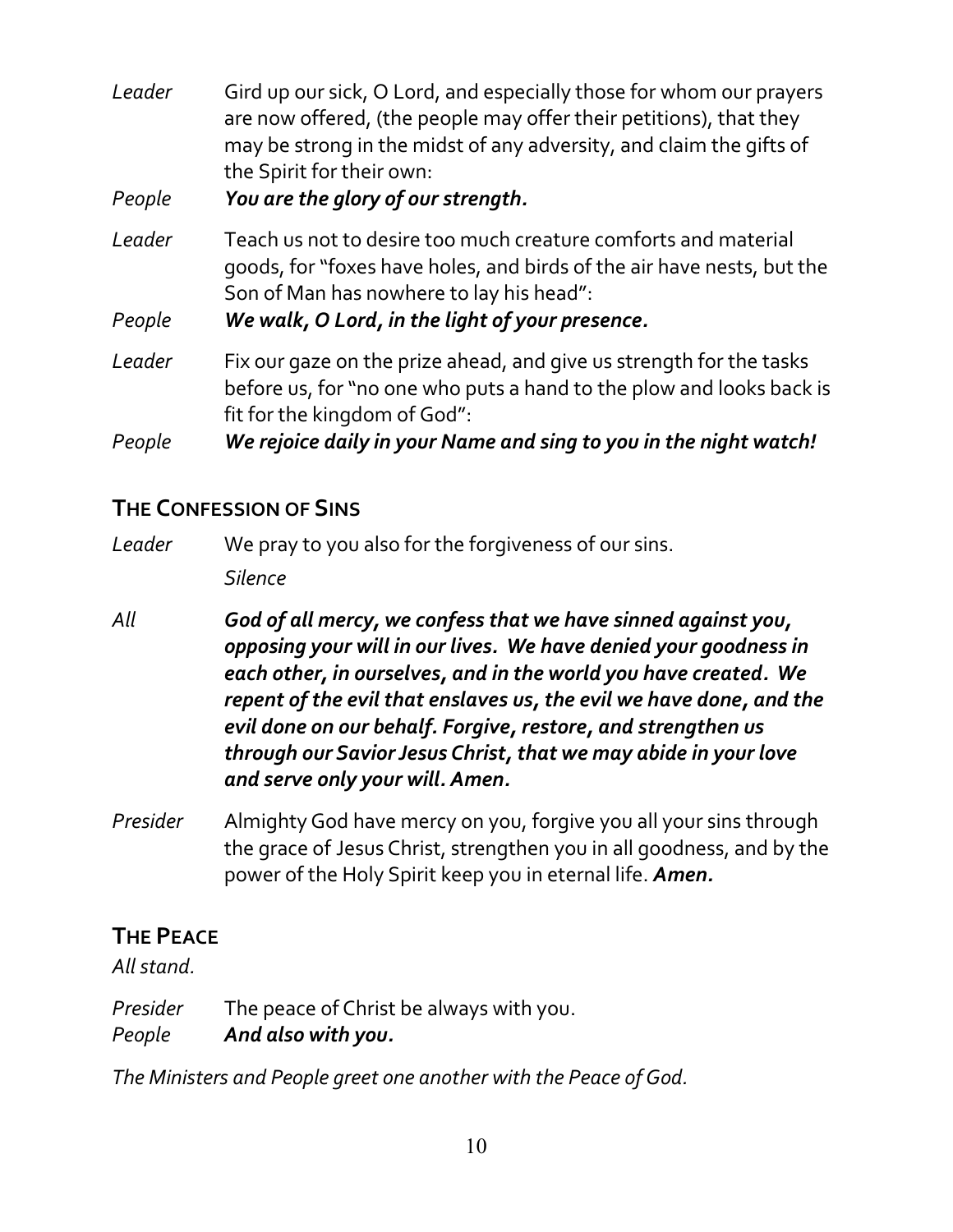# **THE HOLY COMMUNION**

#### **Offertory Music**

#### **THE GREAT THANKSGIVING**

*Please stand.*

| Presider | The Lord be with you.                      |
|----------|--------------------------------------------|
| People   | And also with you.                         |
| Presider | Lift up your hearts.                       |
| People   | We lift them up to the Lord.               |
| Presider | Let us give thanks to the Lord our God.    |
| People   | It is right to give God thanks and praise. |

*Presider* It is truly right, and good and joyful, to give you thanks, all-holy God, source of life and fountain of mercy.

> You have filled us and all creation with your blessing and fed us with your constant love; you have redeemed us in Jesus Christ and knit us into one body. Through your Spirit you replenish us and call us to fullness of life.

Therefore, joining with Angels and Archangels and with the faithful of every generation, we lift our voices with all creation as we sing:

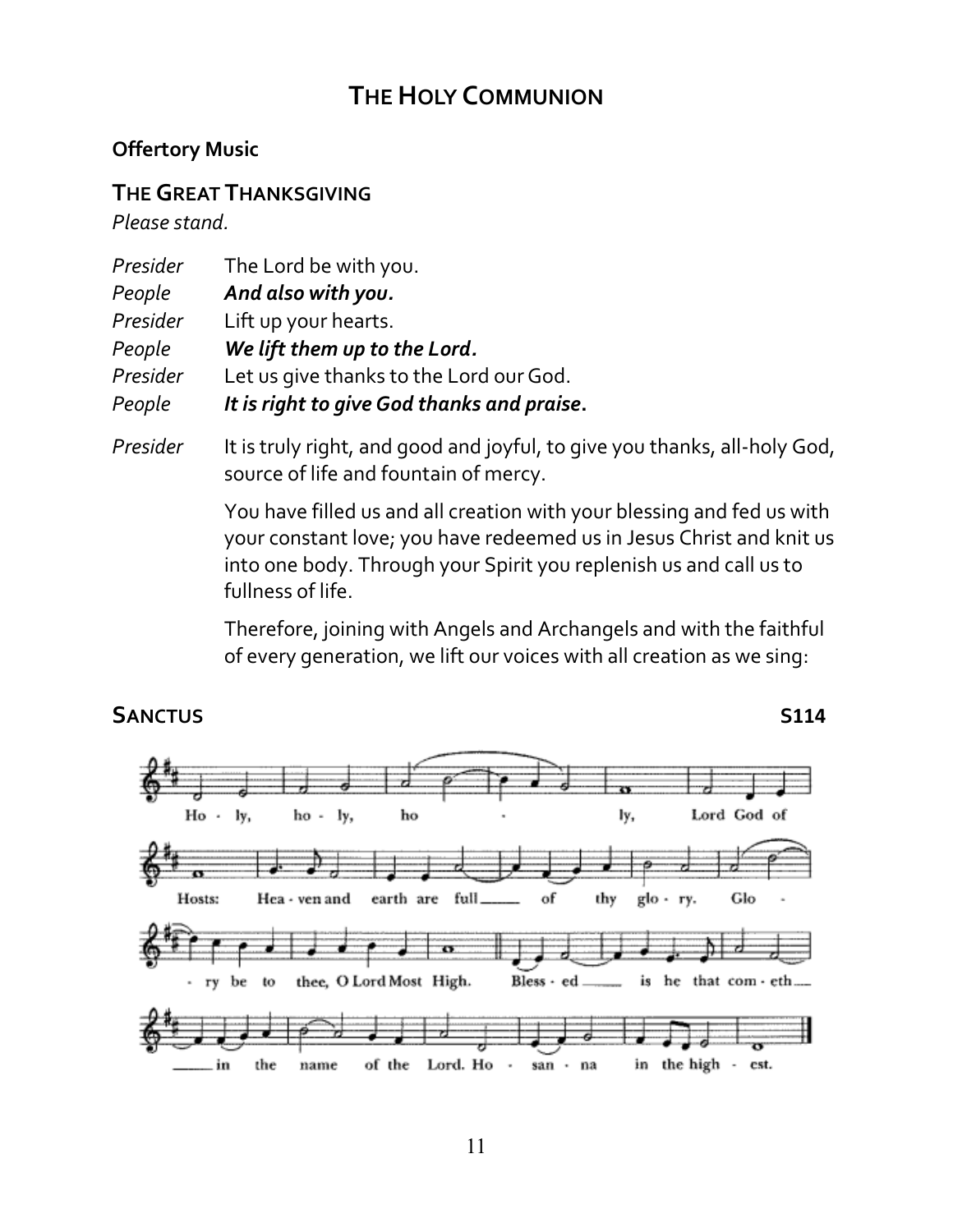*Presider* Blessed are you, gracious God, creator of the universe and giver of life. You formed us in your own image and called us to dwell in your infinite love. You gave the world into our care that we might be your faithful stewards and show forth your bountiful grace.

> But we failed to honor your image in one another and in ourselves; we would not see your goodness in the world around us; and so we violated your creation, abused one another, and rejected your love. Yet you never ceased to care for us, and prepared the way of salvation for all people.

> Through Abraham and Sarah you called us into covenant with you. You delivered us from slavery, sustained us in the wilderness, and raised up prophets to renew your promise of salvation. Then, in the fullness of time, you sent your eternal Word, made mortal flesh in Jesus. Born into the human family, and dwelling among us, he revealed your glory.

> Giving himself freely to death on the cross, he triumphed over evil, opening the way of freedom and life.

On the night before he died for us, Our Savior Jesus Christ took bread, and when he had given thanks to you, he broke it, and gave it to his friends, and said: "Take, eat: This is my Body which is given for you. Do this for the remembrance of me."

As supper was ending, Jesus took the cup of wine, and when he had given thanks, he gave it to them, and said: "Drink this, all of you: This is my Blood of the new Covenant, which is poured out for you and for all for the forgiveness of sins. Whenever you drink it, do this for the remembrance of me."

Therefore we proclaim the mystery of faith:

*All Christ has died. Christ is risen. Christ will come again.*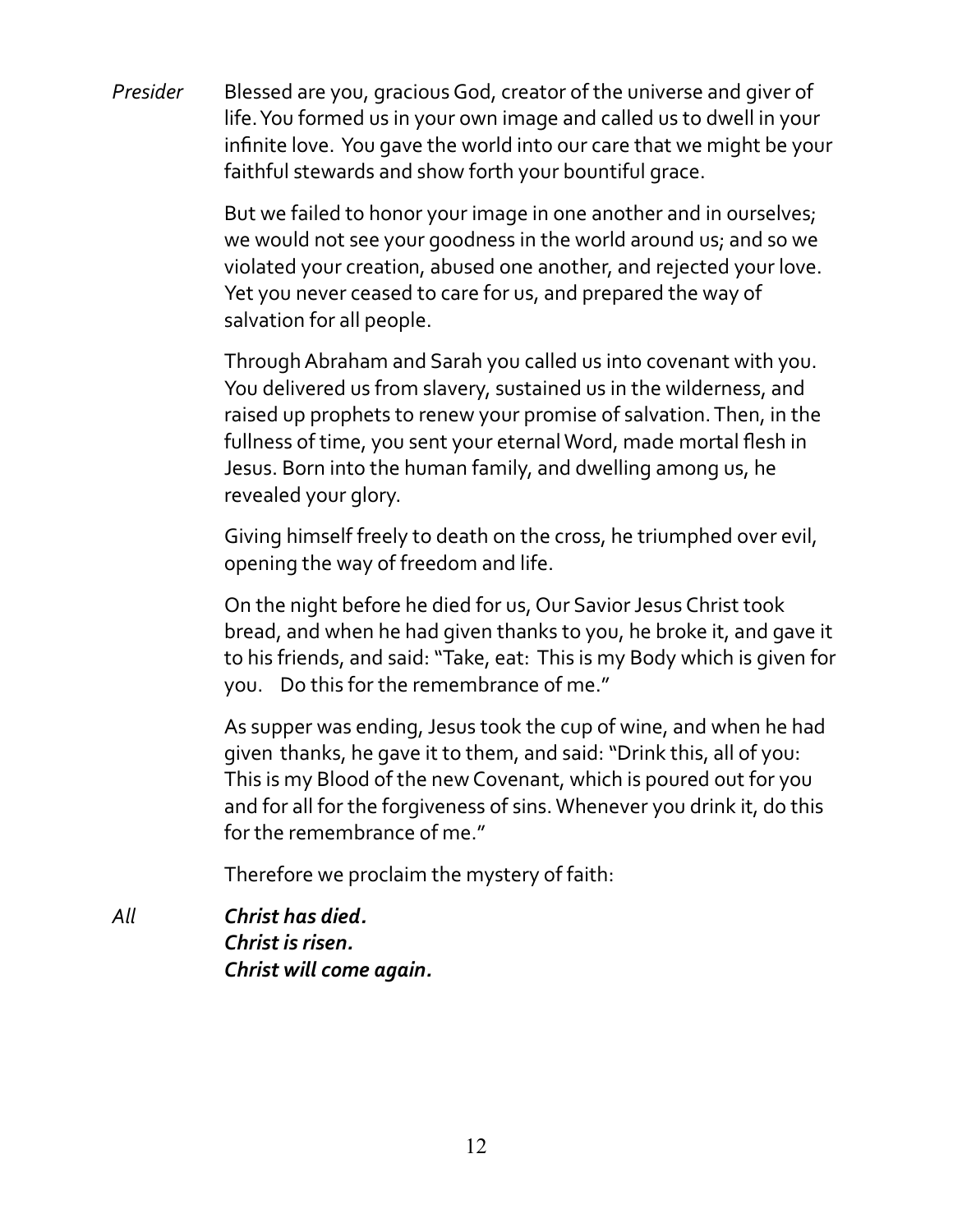| Presider | Remembering his death and resurrection, we now present to you<br>from your creation this bread and this wine. By your Holy Spirit may<br>they be for us the Body and Blood of our Savior Jesus Christ. Grant<br>that we who share these gifts may be filled with the Holy Spirit and<br>live as Christ's Body in the world. Bring us into the everlasting<br>heritage of your daughters and sons, that with all your saints, past,<br>present, and yet to come, we may praise your Name for ever. |
|----------|---------------------------------------------------------------------------------------------------------------------------------------------------------------------------------------------------------------------------------------------------------------------------------------------------------------------------------------------------------------------------------------------------------------------------------------------------------------------------------------------------|
|          | Through Christ and with Christ and in Christ, in the unity of the Holy<br>Spirit, to you be honor, glory, and praise, for ever and ever. <b>AMEN</b> .                                                                                                                                                                                                                                                                                                                                            |
|          | And now as our Savior Christ has taught us, we are bold to pray,                                                                                                                                                                                                                                                                                                                                                                                                                                  |
| All      | Our Father, who art in heaven,<br>hallowed be thy Name,<br>thy kingdom come, thy will be done,<br>on earth as it is in heaven.<br>Give us this day our daily bread.<br>And forgive us our trespasses,<br>as we forgive those<br>who trespass against us.<br>And lead us not into temptation,<br>but deliver us from evil.<br>For thine is the kingdom,<br>and the power, and the glory,<br>forever and ever. Amen.                                                                                |

#### **THE BREAKING OF BREAD**

*The Presider breaks the consecrated Bread. A period of silence is kept.*

*Presider* Alleluia. Christ, our Passover is sacrificed for us. *People Therefore, let us keep the feast. Alleluia.*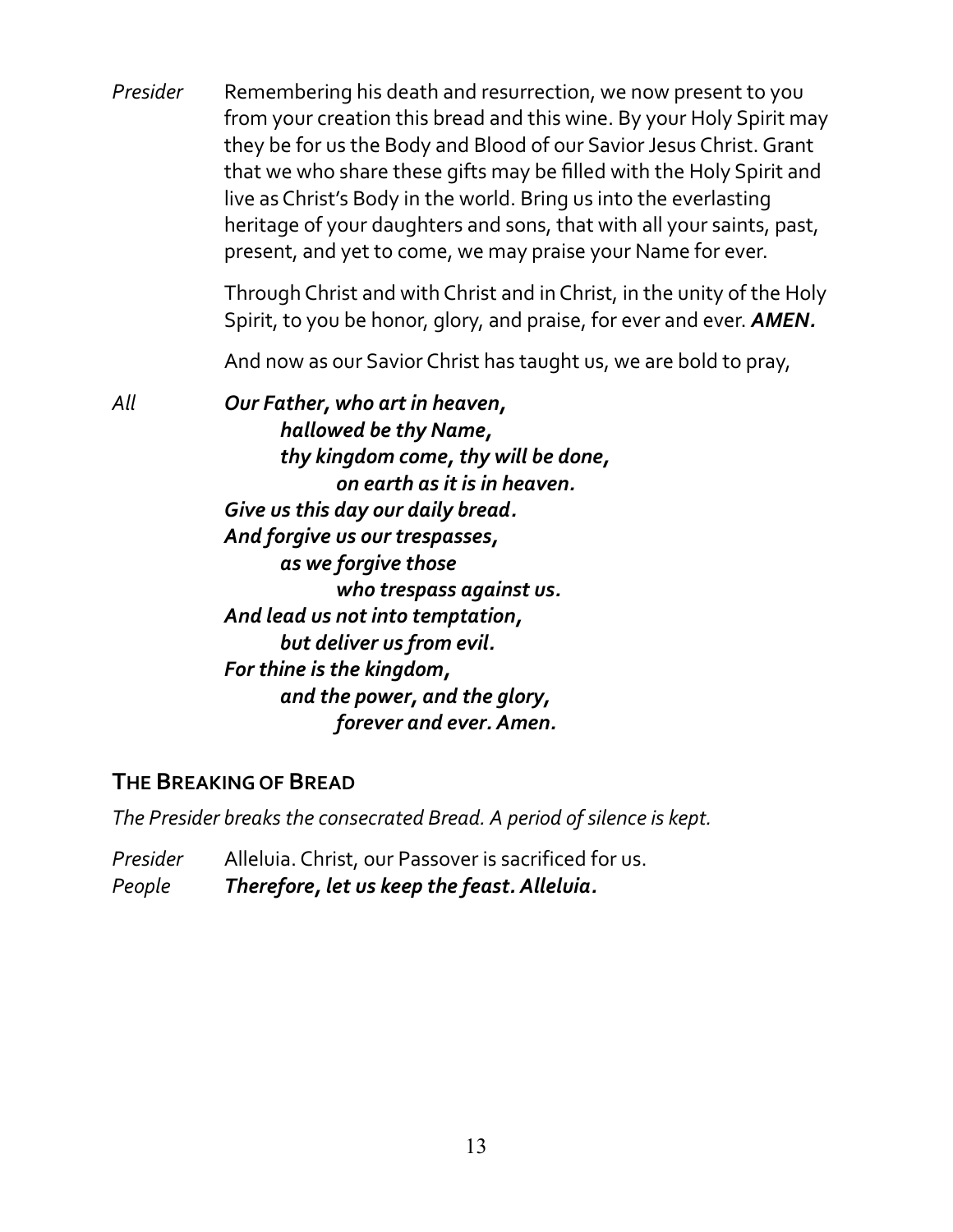

#### **THE INVITATION**

*Presider:* This is the banquet of the Lamb. It is made ready for those who love God, and for those who want to love God more.

> So, come you who have much faith, and you who have little; You who have been here often, and you who have not been here long; You who have tried to follow, and you who have failed.

Come because it is the Lord who invites you; it is Christ's will that those who want him should meet him here.

The Gifts of God for the People of God!

*A consecrated gluten-free wafer may be requested from the Presider.*

#### **Music during Communion**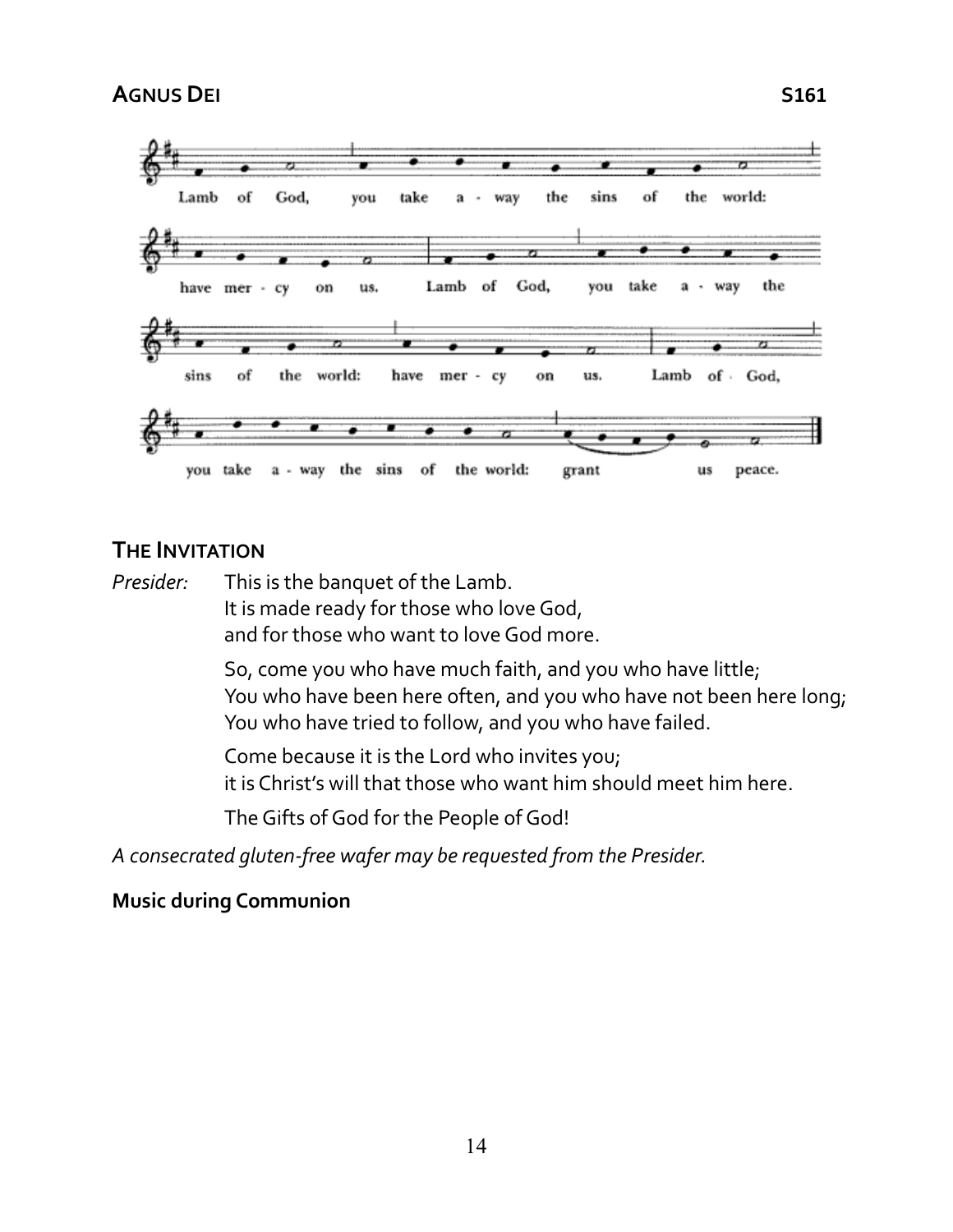# **POST COMMUNION PRAYER**

| Presider | God is with you.                                                                                                                                                                                                                                                                                                           |
|----------|----------------------------------------------------------------------------------------------------------------------------------------------------------------------------------------------------------------------------------------------------------------------------------------------------------------------------|
| People   | And also with you.                                                                                                                                                                                                                                                                                                         |
| Presider | Let us pray.                                                                                                                                                                                                                                                                                                               |
| People   | Loving God, we give you thanks for restoring us in your image and<br>nourishing us with spiritual food in the Sacrament of Christ's Body<br>and Blood. Now send us forth a people, forgiven, healed, renewed;<br>that we may proclaim your love to the world and continue in the<br>risen life of Christ our Savior. Amen. |

### **THE BLESSING**

*The Presider blesses the people.*

Presider God's Blessing be with you, Christ's peace be with you, the Spirit's outpouring be with you, now and always. Amen. *(source: Celtic)*

| <b>Recessional Hymn</b> | Ye holy angels bright | Hymn <sub>625</sub> |
|-------------------------|-----------------------|---------------------|
|                         |                       |                     |

### **THE DISMISSAL**

*Deacon* Let us go forth into the world, rejoicing in the power of the Spirit. *People Thanks be to God.*

### **Postlude**

*Immediately following the Dismissal, the ministers and people will gather outside at the labyrinth for the Dedication and Blessing of The Labyrinth, by the Bishop. A reception will then follow, in the parish hall. All are welcome!*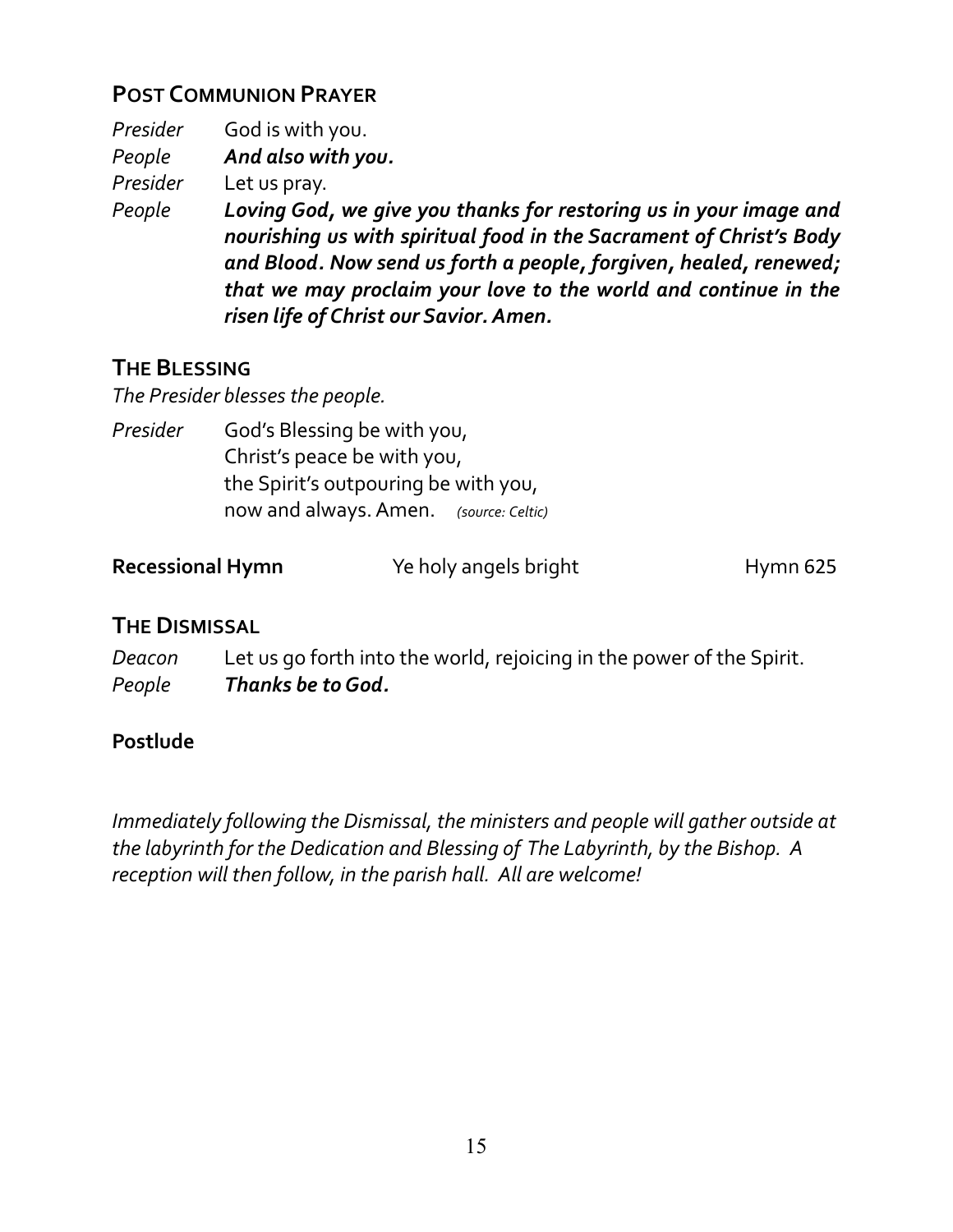## **PRAYERS FOR THE DEDICATION AND BLESSING OF A LABYRINTH**

| Leader | Heavenly God of Blessing, be with us as we consecrate and dedicate<br>this Sacred Path. Send your Spirit to bless this labyrinth and all who<br>encounter it. Sanctify this place of prayer and contemplation.   |
|--------|------------------------------------------------------------------------------------------------------------------------------------------------------------------------------------------------------------------|
| All    | "Show me your ways, O Lord; teach me your paths." (Psalm 25:4)                                                                                                                                                   |
| Leader | Loving Shepherd, grant that those who come seeking you, may<br>know your voice.                                                                                                                                  |
| All    | "My steps have held your paths; my feet have not slipped. I call on<br>you, O God, for you will answer me." (Psalm 17:5-6)                                                                                       |
| Leader | Teacher, grant that those who come for guidance, may discover your<br>understanding.                                                                                                                             |
| All    | "Direct me in the path of your commands, for there I find delight."<br>(Psalm 119:35)                                                                                                                            |
| Leader | Holy Wisdom, grant that those who come in search of meaning, may<br>be enlightened.                                                                                                                              |
| All    | "Teach me your way, O Lord; and I will walk in your truth."<br>(Psalm 86:11)                                                                                                                                     |
| Leader | Lord of Life, grant that those who come seeking your support, may<br>be encouraged.                                                                                                                              |
| All    | "When my spirit grows faint within me, it is you who knows my<br>$way."$ (Psalm $142.3$ )                                                                                                                        |
| Leader | Great creator, grant that those who come to celebrate, may find the<br>freedom to dance.                                                                                                                         |
| All    | "You have made known to me the path of life; you will fill me with<br>joy in your presence." (Psalm 16:11)                                                                                                       |
| Leader | Mighty Counselor, grant that those who come seeking forgiveness,<br>may be lifted up, opened to reflection, transformation and<br>reconciliation, and freed to step forward, in celebration and life<br>renewed. |
| All    | I run in the path of your commands, for you have set my<br>heart free." (Psalm 119:32)                                                                                                                           |